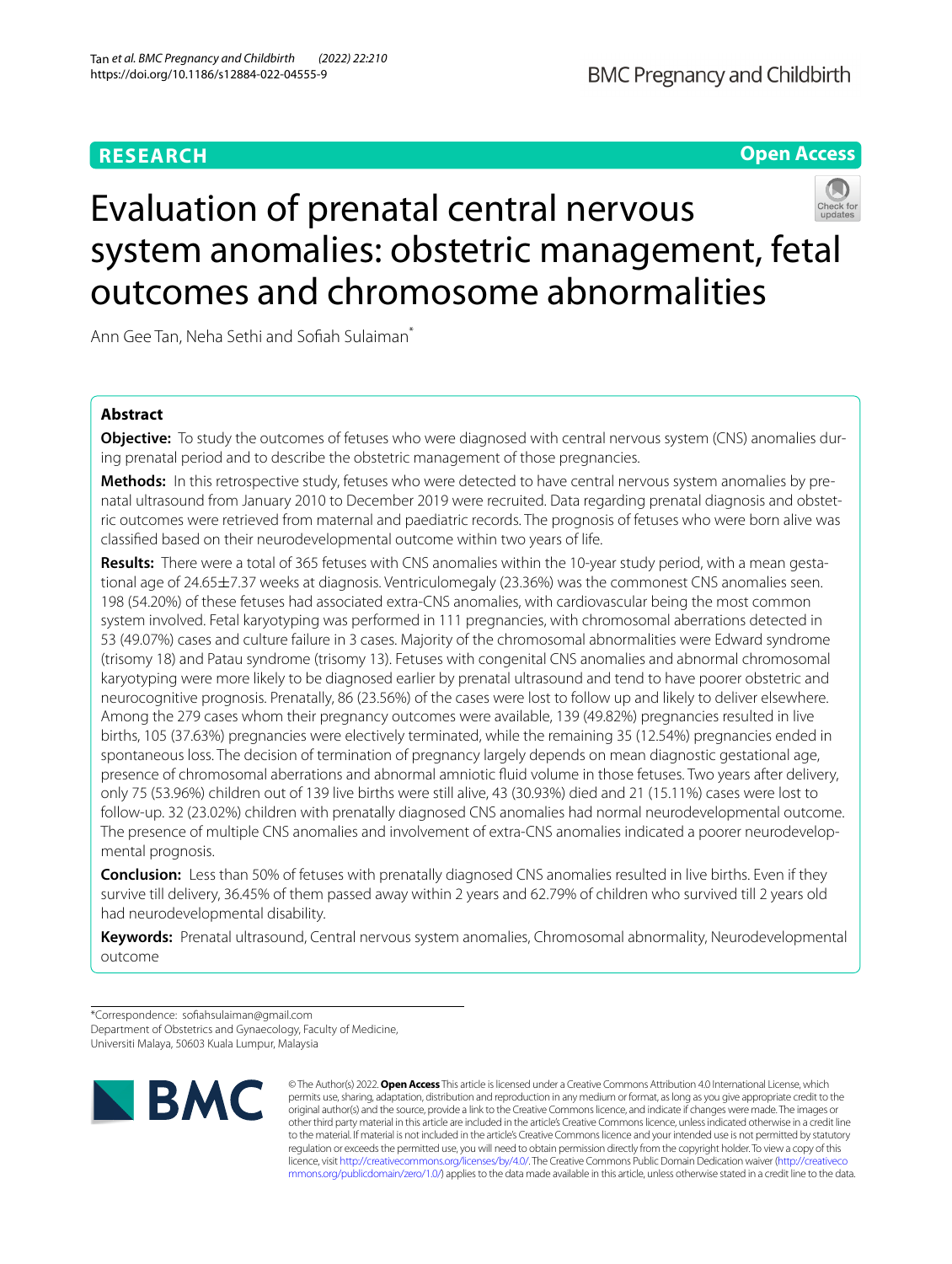# **Introduction**

Congenital malformations are the leading factor of perinatal death and childhood morbidity [\[1](#page-9-0)–[6\]](#page-9-1). Ultrasound screening has been a routine for all pregnant patients to detect structural anomalies  $[7-13]$  $[7-13]$ , and it is recommended to perform this scan at 18-22 weeks of gestation  $[14–17]$  $[14–17]$  $[14–17]$  $[14–17]$ .

Most of the time ultrasound (USG) screening provides reassurance to the couples, however, less than 5% of the scans revealed otherwise  $[4, 5, 17-19]$  $[4, 5, 17-19]$  $[4, 5, 17-19]$  $[4, 5, 17-19]$  $[4, 5, 17-19]$  CNS anomalies accounts for the highest percentage of prenatally detected deformities among all organ systems [[3,](#page-9-9) [4,](#page-9-6) [11](#page-9-10), [13,](#page-9-3) [20](#page-9-11), [21\]](#page-9-12), with an incidence of 2-10 per 1000 live births [[22–](#page-9-13)[25](#page-9-14)]. With the advancement in imaging technologies ofering a better resolution of the fetal cerebral structures and enhancement in the skill of sonographers, the detection rate was expected to rise  $[14, 16, 26, 27]$  $[14, 16, 26, 27]$  $[14, 16, 26, 27]$  $[14, 16, 26, 27]$  $[14, 16, 26, 27]$  $[14, 16, 26, 27]$  $[14, 16, 26, 27]$ .

Prenatal ultrasound and karyotyping fndings often serve as the main guide for the prediction of prognostic outcomes and the establishment of management plans for fetuses with CNS anomalies. However, counseling on the prognosis is often difficult as most of the fetuses with these conditions ended up with abortion and neonatal death. There is also limited studies on long-term follow-up in children born with prenatally diagnosed CNS anomalies  $[7, 20]$  $[7, 20]$  $[7, 20]$  $[7, 20]$  $[7, 20]$ . Therefore, we intend to address the outcome of those fetuses and outline the systematic approach once CNS anomaly is suspected.

#### **Methodology**

This was a retrospective cohort study that was performed at the Department of Obstetrics and Gynaecology, University of Malaya Medical Centre (UMMC) between January 2010 and December 2019. Pregnancies that were detected to have any CNS anomaly on ultrasonography at our institution within this ten-year duration were included.

UMMC was established as a tertiary referral center to receive referrals of pregnant patients with suspected congenital anomalies from all over Malaysia. All the prenatal ultrasound examinations were performed by sonographers or obstetricians and the prenatal diagnosis of CNS anomalies were confrmed by Maternal-Fetal Medicine specialists. All ultrasound examinations were performed using Voluson S8 (Buckinghamshire, United Kingdom) with 2- 5 MHz transabdominal transducer or 4-7 MHz transvaginal transducer. The obstetric USG assessment included a complete assessment of all morphological structures of the entire fetus. Any deformity noted from the scan was recorded according to respective organ systems. The fetus was considered to have multiple CNS anomalies if two or more CNS anomalies were revealed from prenatal scans. Fetus with both CNS and extra-CNS anomalies are classifed to have multiple system deformities. Data collected also included gestational age (GA) at prenatal ultrasound diagnosis, maternal age, gravidity, parity, past obstetric and family history, sonographic fndings on amniotic fuid volume and fetal parameters.

In our institution, cavum septi pellucidi (CSP) was considered wide when the transverse diameter was more than 10mm in thalamic view of the fetal head. Those fetuses with absent CSP without any other features suggestive of agenesis of corpus callosum were classifed to have absent CSP. Cerebellar disorder in this study included cerebellar hypoplasia and/or dysplasia.

The abnormal sonographic findings were discussed among multidisciplinary teams to outline the management plan and establish the prognosis before parental counseling was carried out. Fetal karyotyping was recommended in all cases to determine any associated syndromic condition. Karyotype confrmation would be part of postnatal investigations.

After the multidisciplinary team meeting, TOP was an option offered to the couples if the anomaly potentially led to fetal or neonatal mortality and/or severe morbidity. TOP after 24 weeks was only ofered for lethal and severely disabling abnormality, i.e. anencephaly. Postmortem examination following elective and spontaneous abortions was recommended but rejected by all parents.

The maternal and infant records were traced to obtain the pregnancy outcomes. Fetuses with congenital CNS anomalies resulted in either termination of pregnancy (TOP), spontaneous abortion, stillbirth, or live birth. Live births were further grouped according to their survival durations.

Survivors in our study that were followed-up in our institution were evaluated via continuous neurodevelopmental assessments by pediatric neurologists and developmental pediatricians. Vision and hearing tests were done by ophthalmologists and Ear, Nose and Throat (ENT) physicians respectively. We reviewed their postnatal reports up to 2 years old or until they passed away, depending on which was earlier. Then, their neurocognitive functions were classifed into normal development, motor delay, mental impairment, or motor and mental delay based on serial neurodevelopmental assessments performed by pediatricians. The neurodevelopmental assessment tool used in this study was created by Malaysian Paediatric Association and was used in all hospitals in Malaysia to detect and evaluate any developmental delay in gross motor, fne motor, social, speech and language. The child will be considered to have normal neurodevelopment if he/she passed the serial assessments as appropriate to the age and had not received any rehabilitative or neurotherapeutic treatment. Children with any signifcant motor or intellectual delay that was detected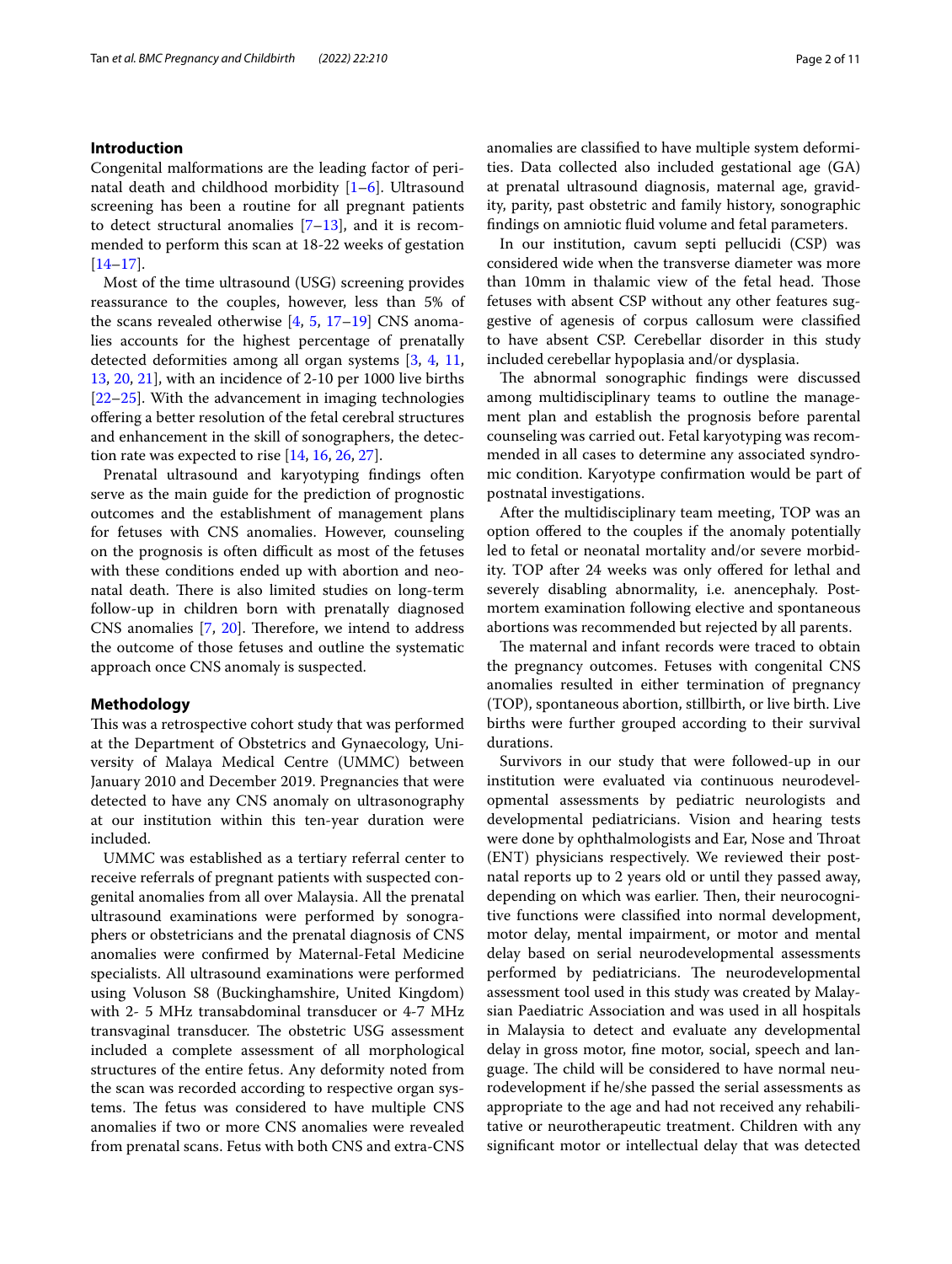before they defaulted follow-up or passed away before 2 years old were classifed as having abnormal development. Those with no neurological delay but defaulted follow-up or passed away before two years old were classifed under the "lost to 2-year follow-up" category as we do not assume no abnormality until the age of two years.

## **Statistics analysis**

The data were analysed using SPSS, Version 12.0 (Statistical Package for Social Sciences, SPSS Inc., Chicago, IL, USA). The data were presented as percentages where appropriate. Pearson's Chi-square test and t-test were used to test the differences between groups. The level of signifcance was set at *p* < 0.05.

#### **Result**

We reported on 365 fetuses with abnormal central nervous system detected from prenatal ultrasound. There were two set of twins among them. The average maternal age was  $31.26 \pm 5.13$  years at the time of prenatal diagnosis. The diagnostic gestational age of fetuses ranged from 10 weeks to 39 weeks, with a mean of 24.65±7.37 weeks.

114 (31.40%) women were primigravida; whereas among the remaining 249 women, 90 (36.14%) of them experienced previous pregnancy loss and 226 (90.71%) women had at least one surviving child. There was a positive family history of CNS or chromosomal anomaly in eight women.

The prenatal ultrasonography represented 27 different anomalies that occurred 488 times in 365 fetuses and their distributions were described in Table [1.](#page-3-0) Overall, the commonest CNS anomaly detected on prenatal ultrasound was ventriculomegaly, which comprised 28 mild, 13 moderate, and 38 severe cases while the severity of the rest of 35 cases was unclassifed. Based on the prenatal ultrasonographic fndings, 198 (54.2%) had CNS anomalies that were associated with other systems' anomalies, predominantly with cardiovascular system (20.37%), extremities (16.44%), and facial (15.51%) defects (Table [2\)](#page-4-0). In the remaining 167 fetuses with isolated CNS anomalies, 33 (19.7%) of them were complicated with more than a single type of CNS anomalies. Anencephaly (87.80%) and cystic hygroma (53.33%) often occurred in isolation while microcephaly (85.71%), holoprosencephaly (82.85%), spinal malformations (82.76%), and agenesis of corpus callosum (81.25%) were predominantly associated with other systems' anomalies (Table [1\)](#page-3-0). Other anomalies were negligible due to insufficient data to make an inference.

*CNS* central nervous system, *CSP* cavum septi pellucidi

Of the pregnancies, 67 of them were thought to have abnormal amount of amniotic fuid at the time of ultrasonography; polyhydramnios (*n*=41, 11.29%) appeared

more frequently than oligohydramnios (*n*=26, 7.16%). Smaller than gestational age (growth parameters less than 10<sup>th</sup> centile with normal and abnormal Doppler) occurred in 28 (7.67%) fetuses while 2 (0.55%) of anomalous fetuses were found to be larger than gestational age on prenatal ultrasonography.

Chromosomal analysis was attempted in 111 (30.41%) fetuses (Table [3\)](#page-5-0). Of the karyotype analysis, 87 (78.38%) cases were performed prenatally via amniocentesis (98.20%)) and chorionic villous sampling (1.80%), whereas 24 (21.62%) cases were analyzed cytogenetically from neonatal tissue or blood samples. Ruling out three culture failures, abnormal karyotypes were recognized in 53 (49.07%) of 108 cases karyotyped. Edward syndrome (*n*=23, 43.40%) and Patau syndrome (*n*=14, 26.42%) were the commonest chromosomal aberrations in fetuses with CNS anomalies. Specific CNS anomaly shed light on the possibility of certain chromosomal abnormalities. Our study revealed a close relationship between holoprosencephaly with Patau syndrome, choroid plexus cyst with Edward syndrome, cystic hygroma with Turner syndrome, and megacisterna magna with Edward syndrome.

*CNS* central nervous system, *CSP* cavum septi pellucidi We identifed 279 fetuses for whom the obstetric outcomes could be found from retrospective tracing (Table  $4$ ). The survival of anomalous fetuses was only achieved in 139 (49.82%) due to the high rate of induced TOP (*n*=105, 37.63%) with additional 35 (12.54%) spontaneous fetal demise (8 intrauterine fetal death; 27 stillbirths). Moreover, 36 (25.90%) of the neonates died in the frst month after birth, 3 (2.16%) of them survived till less than 6 months in life and 4 (2.88%) infants were alive for more than 6 months but less than a year. Only 75 (53.96%) live births remained alive after 2 years since birth. 21 (15.11%) live births were lost to follow-up, thus their survival durations remained undetermined.

*CNS* central nervous system, *CSP* cavum septi pellucidi, *SB* stillbirth, *LB* live birth, *wks* weeks, *mths* months

Follow-up data on delivery methods were available for 257 fetuses involved in the study. The fetuses were delivered at the average GA of 30.90±8.49 weeks. In specifc, the mean GA for elective TOP, intra-uterine fetal loss, and live births were 21.93±5.99 weeks, 30.71±7.32 weeks, and 37.15±2.71 weeks respectively. In 124 cases of elective and spontaneous termination of pregnancy, 115 (92.74%) cases were performed vaginally via medical induction and 9 (7.26%) cases required surgical evacuation on the conception. On the other hand, live births were delivered more frequently through Caesarean section (*n*=78, 58.65%) than vaginal delivery (*n*=55, 41.35%).

139 surviving infants were classifed according to their respective functional status based on two-year neurodevelopmental assessments (Table [5\)](#page-7-0). Normal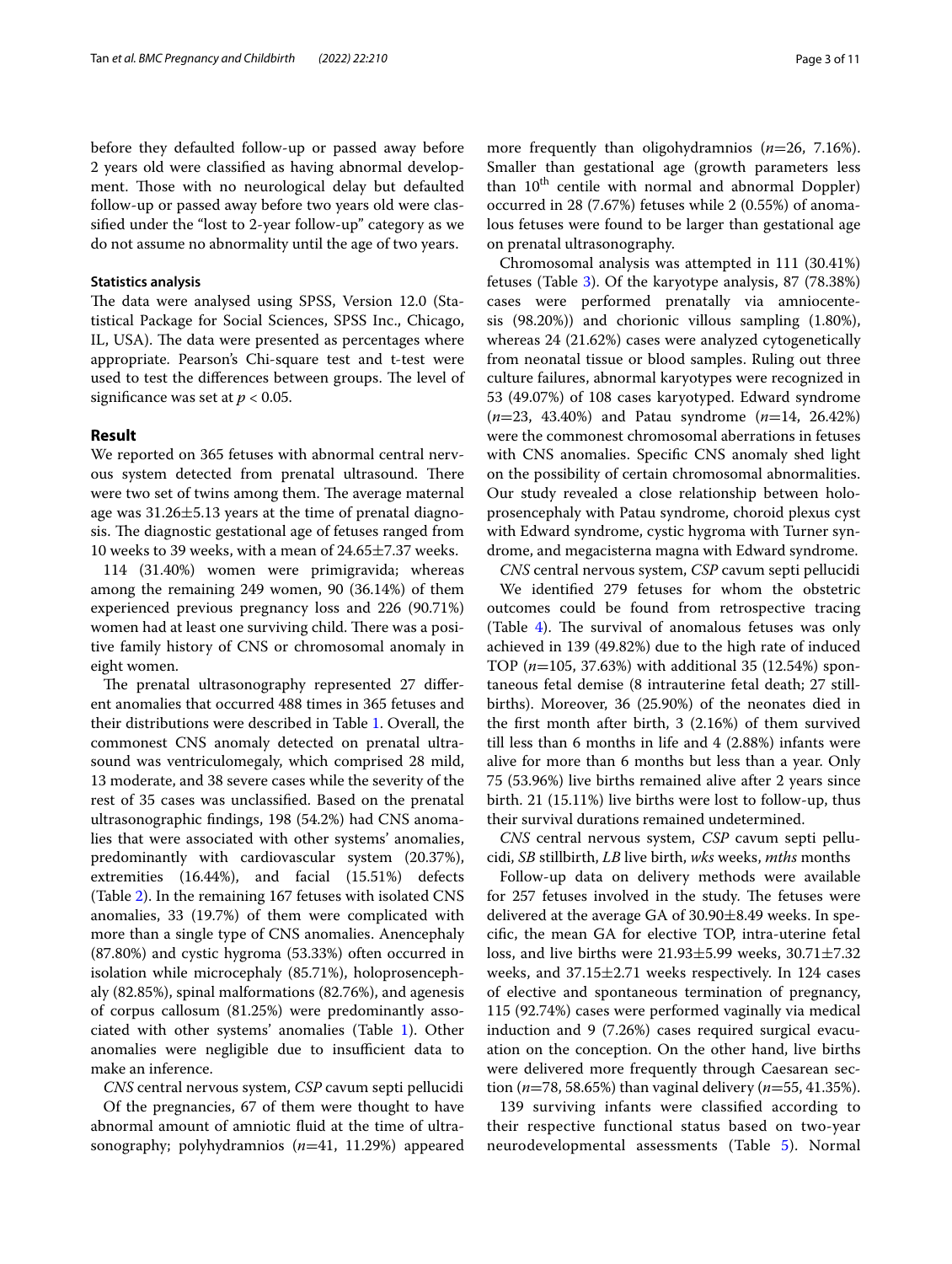| <b>Types of CNS anomalies</b>     | <b>Isolated CNS anomaly</b> |                                       | Multiple system<br>anomalies (n, %) | Total (n, %) |
|-----------------------------------|-----------------------------|---------------------------------------|-------------------------------------|--------------|
|                                   | Single CNS anomaly (n, %)   | <b>Multiple CNS anomaly</b><br>(n, %) |                                     |              |
| Neural tube defect                |                             |                                       |                                     |              |
| - Anencephaly                     | 36 (7.38)                   | 1(0.20)                               | 4(0.82)                             | 41 (8.40)    |
| - Encephalocele                   | 9(1.84)                     | 6(1.23)                               | 9(1.84)                             | 24 (4.92)    |
| -Meningocele                      | 1(0.20)                     |                                       | $\overline{\phantom{a}}$            | 1(0.20)      |
| -Myelomeningocele                 | 1(0.20)                     | 9(1.84)                               | 8(1.64)                             | 18 (3.69)    |
| -Spina bifida occulta             |                             |                                       | 1(0.20)                             | 1(0.20)      |
| -Unclassified closed spina bifida | 1(0.20)                     |                                       |                                     | 1(0.20)      |
| -Unclassified NTD                 | 1(0.20)                     | 6(1.23)                               | 5(1.02)                             | 12(2.46)     |
| Ventriculomegaly                  | 29 (5.94)                   | 24 (4.92)                             | 61 (12.50)                          | 114 (23.36)  |
| Holoprosencephaly                 | 5(1.02)                     | 1(0.20)                               | 29 (5.94)                           | 35(7.17)     |
| Microcephaly                      |                             | 2(0.41)                               | 12(2.46)                            | 14(2.87)     |
| Cysts                             |                             |                                       |                                     |              |
| - arachnoid cyst                  | 4(0.82)                     |                                       | 3(0.61)                             | 7(1.43)      |
| - choroid plexus cyst             | 1(0.20)                     |                                       | 10(2.05)                            | 11(2.25)     |
| Cystic hygroma                    |                             | 8(1.64)                               | 10(2.05)                            | 60 (12.30)   |
| Chiari Type II malformation       |                             |                                       | 2(0.41)                             | 18 (3.69)    |
| Dandy Walker malformation         | 4(0.82)                     | 1(0.20)                               | 17 (3.48)                           | 22 (4.51)    |
| Cerebellar disorder               |                             | 5(1.02)                               | 14(2.87)                            | 19 (3.89)    |
| Megacisterna magna                | 1(0.20)                     | 4(0.82)                               | 18 (3.69)                           | 23 (4.71)    |
| Agenesis of corpus callosum       |                             | 3(0.61)                               | 13 (2.66)                           | 16 (3.28)    |
| Other spinal malformations        | 4(0.82)                     | 1(0.20)                               | 24 (4.92)                           | 29 (5.94)    |
| Miscellaneous                     |                             |                                       |                                     |              |
| -sacrococcygeal teratoma          | 4(0.82)                     |                                       | 1(0.20)                             | 5(1.02)      |
| -cerebral atrophy                 |                             |                                       | 2(0.41)                             | 2(0.41)      |
| -wide CSP                         |                             |                                       | 3(0.61)                             | 3(0.61)      |
| -absent CSP                       |                             | 3(0.61)                               | 5(1.02)                             | 8(1.64)      |
| -megalencephaly                   |                             |                                       | 1(0.20)                             | 1(0.20)      |
| -hydranencephaly                  |                             |                                       | 1(0.20)                             | 1(0.20)      |
| -intracranial haemorrhage         |                             | 1(0.20)                               |                                     | 1(0.20)      |
| intracranial tumour               | 1(0.20)                     |                                       |                                     | 1(0.20)      |

# <span id="page-3-0"></span>**Table 1** Distributions of 488 CNS anomalies in 365 fetuses

neurologic development was achieved in 32 (23.02%) children. Functionally abnormal children included 14 (10.07%) cases with pure motor disability, 9 (6.47%) cases with pure mental disability as well as 31 (22.30%) children with both motor and intellectual impairments. The remaining 53 (38.13%) children did not have any signifcant abnormality detected before they defaulted neurodevelopmental follow-up or passed away before 2 years old, therefore classifed as "lost to follow-up" in Table [5](#page-7-0). Among those children with neurological deficit, 17 (31.48%) of them had complete paralyzation, 11 (20.37%) of them experienced bladder and/or bowel incontinence, 7 (12.96%) of them had concomitant psychiatric disorder, 7 (12.96%) of them sufered from epilepsy, 6 (11.11%) of them had hearing loss, and 12 (22.22%) of them were reported to have vision problems.

# **Discussion**

Hadzagic et al. [[8\]](#page-9-18) defned congenital malformation as "any morphological abnormality that dates to the embryonic or fetal period, regardless of the mechanism of its origin ". As radiological technology advances, fetal ultrasonography is an appropriate diagnostic standard for prenatal CNS anomalies and they can be visualized starting from the frst trimester, even as early as 6 weeks onwards  $[7, 17, 27-29]$  $[7, 17, 27-29]$  $[7, 17, 27-29]$  $[7, 17, 27-29]$  $[7, 17, 27-29]$  $[7, 17, 27-29]$ . The detection of CNS anomaly on ultrasound requires a systemic approach to direct into the fnal diagnosis, evaluate the prognosis of the condition and outline the management plan accordingly.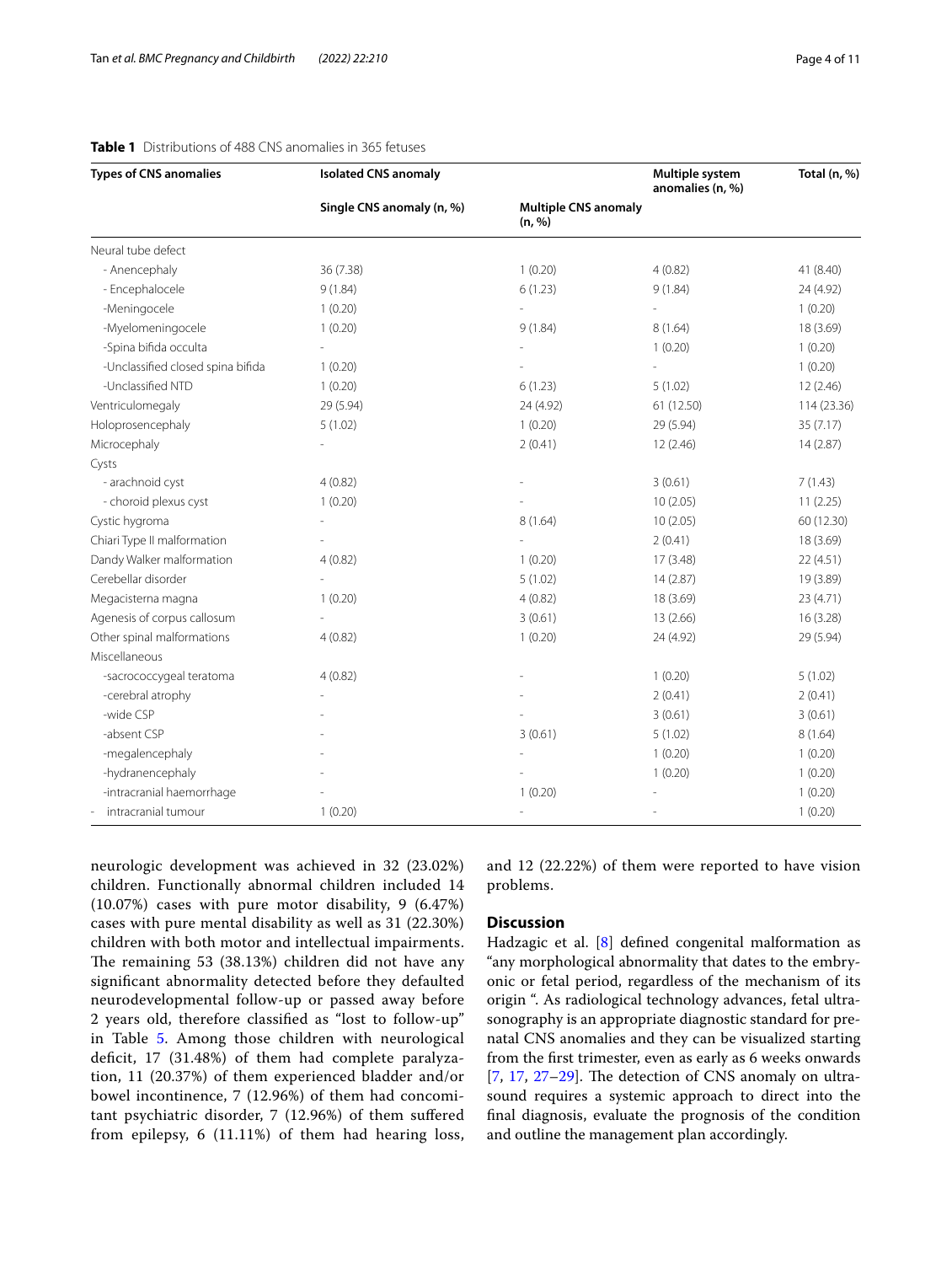<span id="page-4-0"></span>**Table 2** Distributions of 432 extra-central nervous system anomalies in 198 fetuses

| Organ systems      | Frequency (n,%) |
|--------------------|-----------------|
| Cardiovascular     | 88 (20.37)      |
| <b>Extremities</b> | 71 (16.44)      |
| Facial             | 67 (15.51)      |
| Skull              | 55 (12.73)      |
| Gastrointestinal   | 36 (8.33)       |
| Musculoskeletal    | 33 (7.64)       |
| Respiratory        | 33 (7.64)       |
| Renal              | 27(6.25)        |
| Umbilicus          | 11(2.55)        |
| Placenta           | 4(0.93)         |
| Hepatobiliary      | 4(0.93)         |
| Genitourinary      | 3(0.69)         |
| Total              | 432 (100)       |

#### **Fetal magnetic resonance imaging (fMRI)**

There is a concern that under/overdiagnosis might affect the decision on management options and lead to inappropriate TOP [\[26\]](#page-9-16), thus the prenatal diagnosis established must be precise. Whenever the prenatal prediction by USG is uncertain, fMRI can be performed in addition to USG to secure the diagnosis [\[7](#page-9-2), [8,](#page-9-18) [30\]](#page-9-20). However, only six (1.65%) pregnant patients decided to proceed with fMRI after detection of central nervous system anomaly from prenatal ultrasound. In this cohort, fMRI provided additional information and/or corrected misinterpreted ultrasound fndings in fve of the cases.

#### **Multidisciplinary involvement in genetic counseling**

The obstetric management of these pregnancies would be individualised based on the prognosis of the fetus and maternal risk factors. The management is complex, and the women are best cared for by a multidisciplinary team involving feto-maternal specialist, neonatologist, paediatrics neurosurgeons and geneticists [\[7](#page-9-2), [11](#page-9-10), [14,](#page-9-4) [30](#page-9-20), [31\]](#page-9-21). Geneticists should be involved to evaluate the possibility of the condition being hereditary in nature and assess the risk of recurrence in future pregnancies [\[14](#page-9-4), [30–](#page-9-20)[32](#page-10-0)]. Once the management outline is established, genetic counseling with prospective parents is mandatory to provide them the consultant information on the specifc disorder [[32](#page-10-0)[–35](#page-10-1)]. Joint discussion among clinicians and families has been proven to aid the parents in decision-making [\[30](#page-9-20), [32,](#page-10-0) [36\]](#page-10-2). However, the process should be non-directive and the counselors should maintain a neutral position to respect for couples' autonomy. Faced with the diagnosis of CNS disorder, the couples are usually unprepared and breaking this bad news inevitably

evokes psychological stress as they are forced to confront the reality, especially when they are considering to end the pregnancy which can be precious to them [\[33](#page-10-3), [37](#page-10-4)]. Continuation of pregnancy and if the child survives, he/ she will be further assessed on the neurodevelopment by a team of neurologists, neonatologists and pediatricians [[30\]](#page-9-20). Collaboration with bereavement counselors and social workers will favor the process.

Following the discussion, parents will be given few options. They need to decide whether to proceed to further invasive testing which may be diagnostic, as well as decisions about whether to give their fetuses a chance to live but possibly sufer from morbidity or terminating the pregnancy to avoid the risk of sufering [\[30](#page-9-20), [33](#page-10-3)]. Parents should be informed of the risk of their decision made and the possibility of false-positive prenatal diagnosis before they decide to proceed with any therapeutic intervention  $[9, 30]$  $[9, 30]$  $[9, 30]$  $[9, 30]$ . The time to make decisions after the counselling is quite limited. The involvement of multidisciplinary team is crucial as it would aid parents in making decision.

#### **Factors afecting TOP**

Parents are often faced with the difficulty weighing the severity and survival of the condition [\[34](#page-10-5)], and their decision on TOP is afected by various factors [[7,](#page-9-2) [33](#page-10-3), [38](#page-10-6), [39](#page-10-7)]. When the CNS anomalies were diagnosed before viability period of 24 weeks, 62.38% of them decided to terminate the pregnancy; whereas 84.68% of the pregnancies diagnosed after 24 weeks were put under conservative management. The GA at prenatal diagnosis significantly affected the decision for TOP ( $p \le 0.001$ ). There is an increasing incidence of TOP when chromosomal and amniotic fuid abnormalities are present, with signifcant p-values of <0.001 and 0.017 respectively. Maternal age, presence of children, previous uncompleted pregnancies, involvement of additional CNS and extra-CNS anomalies do not signifcantly infuence the consideration of TOP (p=0.526, 0.981, 0.579, 0.124, 0.936 respectively).

#### **Very late termination of pregnancy (VLTOP)**

The parental decision-making process takes time  $[7, 1]$  $[7, 1]$ [40\]](#page-10-8), and our patients took an average of  $1.83 \pm 2.20$ weeks to decide on TOP after the prenatal diagnoses were made. In addition, majority (*n*=203, 55.61%) of the diagnoses were made only after 24 weeks gestation. Therefore, VLTOP seems to be unavoidable  $[7, 40, 41]$  $[7, 40, 41]$  $[7, 40, 41]$  $[7, 40, 41]$  $[7, 40, 41]$  $[7, 40, 41]$  $[7, 40, 41]$ . It has been shown that CNS anomalies have the highest percentage leading to VLTOP among all systems [[40](#page-10-8)]. VLTOP is a subject of ethical debate as TOP after 24 weeks gestation is not accepted in many countries  $[8, 8]$  $[8, 8]$ [33,](#page-10-3) [40](#page-10-8)]. In contrast, Malaysia has made TOP after 24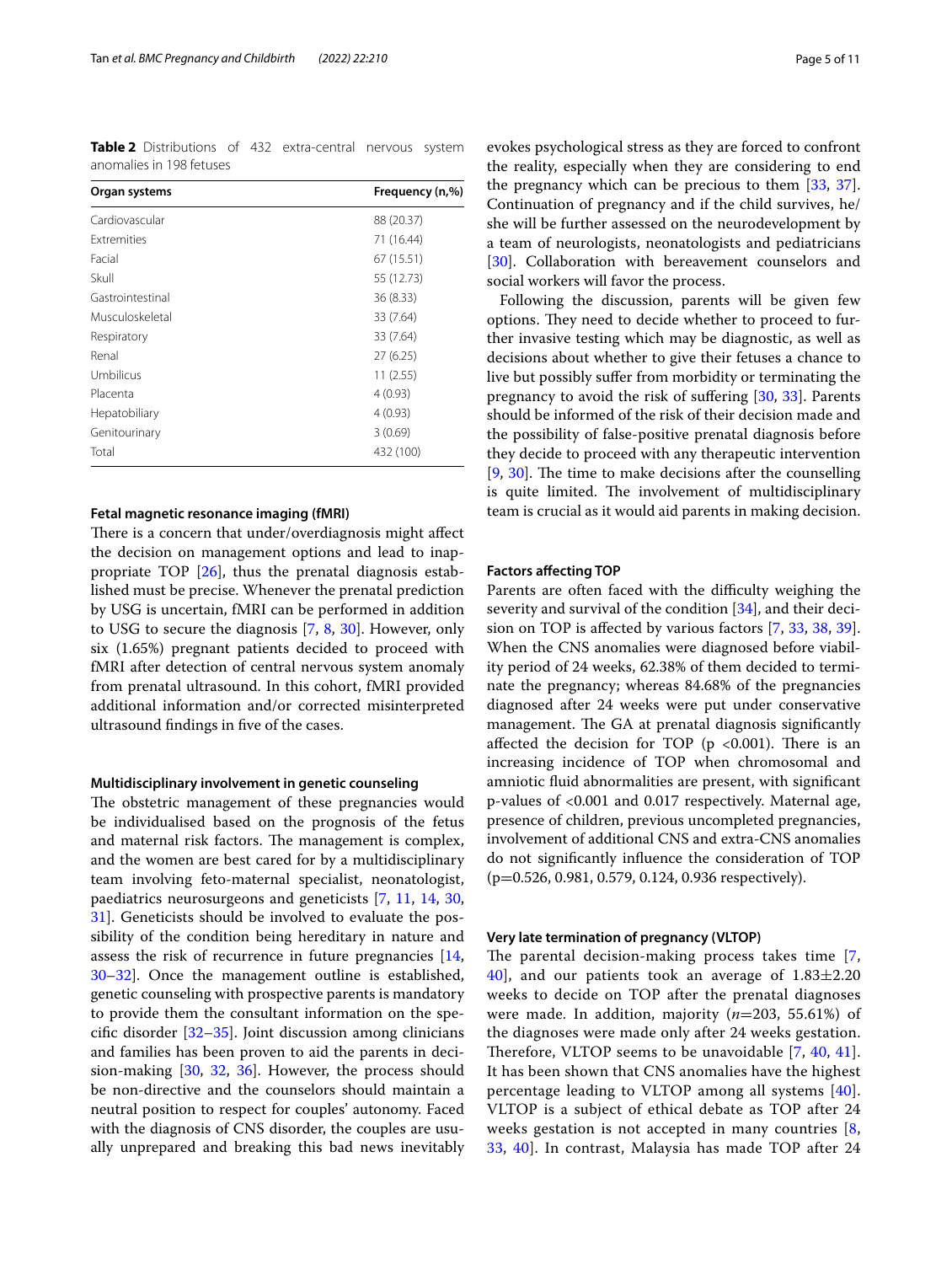<span id="page-5-0"></span>

| <b>Types of CNS anomalies</b>      | Normal<br>karyotype<br>(n, %) | Abnormal karyotype |               |             |               |                                |
|------------------------------------|-------------------------------|--------------------|---------------|-------------|---------------|--------------------------------|
|                                    |                               | Patau (n, %)       | Edward (n, %) | Down (n, %) | Turner (n, %) | <b>Miscellaneous</b><br>(n, %) |
| Neural tube defect                 |                               |                    |               |             |               |                                |
| - Anencephaly                      |                               |                    |               |             |               |                                |
| - Encephalocele                    | 4(4.60)                       |                    | 1(1.15)       |             |               |                                |
| -Meningocele                       | 1(1.15)                       |                    |               |             |               |                                |
| -Myelomeningocele                  | 2(2.30)                       | 1(1.15)            |               |             |               |                                |
| -Spina bifida occulta              |                               |                    |               |             |               |                                |
| - Unclassified closed spina bifida | 3(3.45)                       |                    |               |             |               |                                |
| -Unclassified NTD                  |                               |                    |               |             |               |                                |
| Ventriculomegaly                   | 24 (27.59)                    | 4(4.60)            | 5(5.75)       | 5(5.75)     |               | 3(3.45)                        |
| Holoprosencephaly                  | 7(8.05)                       | 7(8.05)            | 3(3.45)       |             |               | 1(1.15)                        |
| Microcephaly                       | 2(2.30)                       | 2(2.30)            |               | 1(1.15)     |               |                                |
| Cysts                              |                               |                    |               |             |               |                                |
| - arachnoid cyst                   | 1(1.15)                       | 1(1.15)            |               |             |               |                                |
| - choroid plexus cyst              |                               |                    | 6(6.90)       | 1(1.15)     |               |                                |
| Cystic hygroma                     | 7(8.05)                       | 1(1.15)            |               |             | 5(5.75)       |                                |
| Chiari Type II malformation        | 2(2.30)                       |                    | 1(1.15)       |             |               |                                |
| Dandy Walker malformation          | 5(5.75)                       | 4(4.60)            | 4(4.60)       |             |               |                                |
| Cerebellar disorder                | 5(5.75)                       | 1(1.15)            |               | 1(1.15)     |               |                                |
| Megacisterna magna                 | 3(3.45)                       |                    | 6(6.90)       |             |               | 1(1.15)                        |
| Agenesis of corpus callosum (ACC)  | 2(2.30)                       | 1(1.15)            |               | 1(1.15)     |               |                                |
| Other spinal malformations         | 7(8.05)                       | 1(1.15)            |               |             |               |                                |
| Miscellaneous                      |                               |                    |               |             |               |                                |
| -sacrococcygeal teratoma           |                               |                    |               |             |               |                                |
| -cerebral atrophy                  |                               |                    |               |             |               |                                |
| -wide CSP                          |                               |                    | 1(1.15)       |             |               |                                |
| -absent CSP                        | 1(1.15)                       |                    | 2(2.30)       |             |               |                                |
| -megalencephaly                    |                               |                    |               |             |               |                                |
| -hydranencephaly                   |                               |                    |               |             |               |                                |
| -intracranial haemorrhage          |                               |                    |               |             |               |                                |
| -intracranial tumour               |                               |                    |               |             |               |                                |

weeks legally permissible. Abortion Act 1967 has stated that TOP at any GA is allowed when "there is a substantial risk that if the child were born, he would suffer from such mental or physical abnormalities as to be seriously handicapped".

# **Conservative management**

When the couples decide on conservative management, the clinicians have the responsibility to inform them about the predicted prognosis and possible neurodevelopmental outcome to reduce anxiety when the affected child is delivered. Serial sonographic assessments are crucial to monitor any progression of the anomaly that might revise the prognosis as pregnancy advances [[42](#page-10-10)].

#### **In‑utero surgery**

Although none of the women in our study was ofered for in-utero surgery as part of obstetric management, there are various publications that showed that many CNS anomalies are surgically treatable by fetal therapeutic surgery [\[11,](#page-9-10) [43](#page-10-11), [44](#page-10-12)]. Rapidly advancing Fetal Medicine will soon make fetal surgery a capable modality for the correction of some fetal malformations.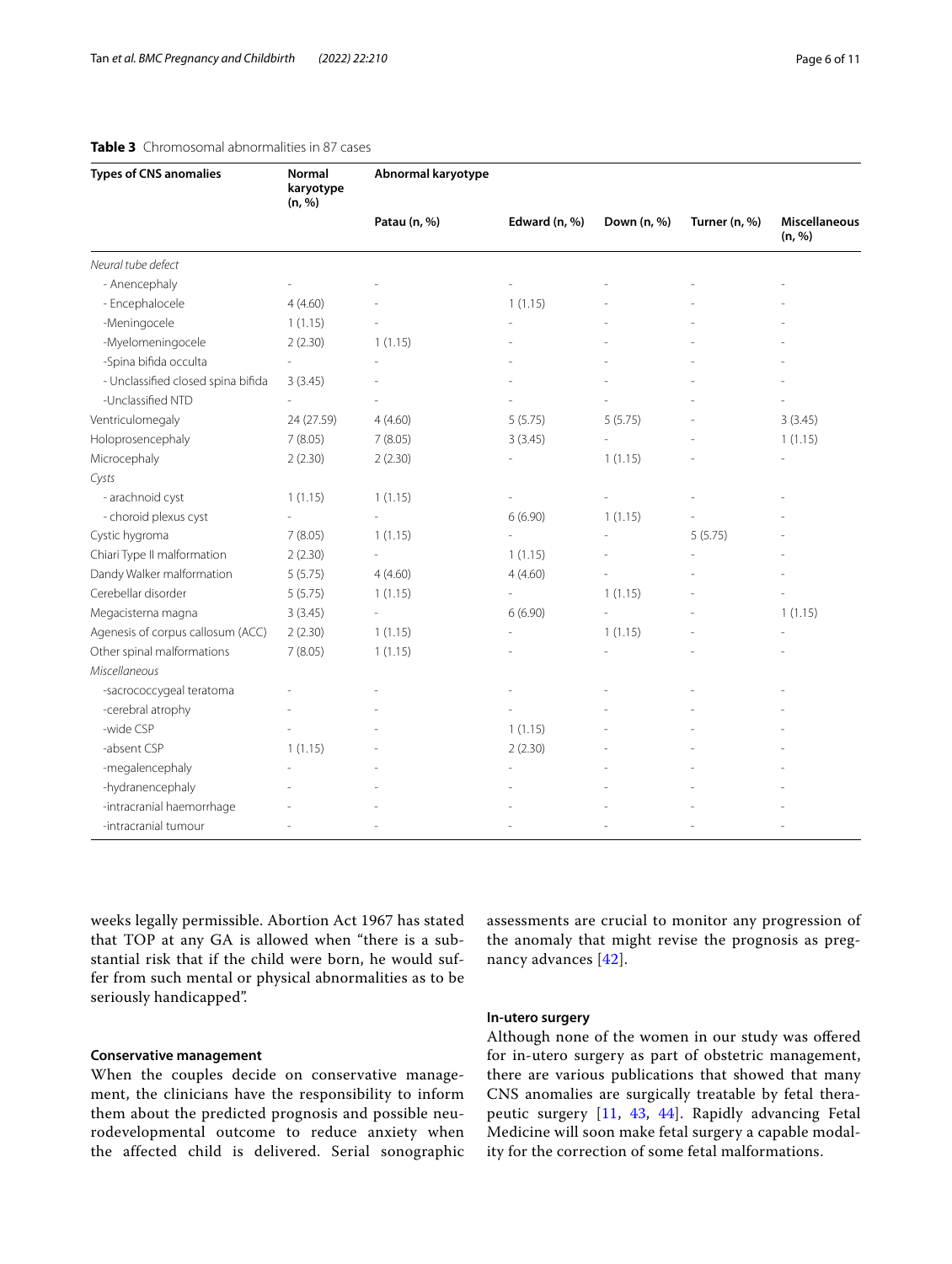| Types of CNS anomalies             | pp                 |             | <b>Oanl</b> | SS     | $\mathbf{a}$             |                                |                         |                  |                |                      |
|------------------------------------|--------------------|-------------|-------------|--------|--------------------------|--------------------------------|-------------------------|------------------|----------------|----------------------|
|                                    | $(-24$ wks)        | $(>24$ wks) |             |        | survival<br>$\leq 1$ mth | mths survival<br>1 $mth$ to <6 | 6 mths<1 yr<br>survival | 1-2 yrs survival | >2 yrssurvival | follow-up<br>Lost to |
| Neural tube defect                 |                    |             |             |        |                          |                                |                         |                  |                |                      |
| - Anencephaly                      | 22                 | Q           |             | $\sim$ |                          | $\infty$                       |                         |                  |                |                      |
| - Encephalocele                    | $\supseteq$        |             |             |        |                          |                                |                         |                  |                |                      |
| -Meningocele                       |                    |             |             |        |                          |                                |                         |                  |                |                      |
| -Myelomeningocele                  | $\sim$             |             |             |        |                          |                                |                         |                  |                |                      |
| -Spina bifida occulta              |                    |             |             |        |                          |                                |                         |                  |                |                      |
| - Unclassified closed spina bifida |                    |             |             |        |                          |                                |                         |                  |                |                      |
| -Unclassified NTD                  | $\scriptstyle\sim$ |             |             |        |                          |                                |                         |                  |                |                      |
| Ventriculomegaly                   | 4                  |             |             |        | Ξ                        | m                              |                         |                  | 45             |                      |
| Holoprosencephaly                  | $\circ$            |             |             |        | $\infty$                 |                                |                         |                  | $\infty$       |                      |
| Microcephaly                       | $\sim$             |             |             |        | 4                        |                                |                         |                  |                |                      |
| Cysts                              |                    |             |             |        |                          |                                |                         |                  |                |                      |
| - arachnoid cyst                   |                    |             |             |        |                          |                                |                         |                  |                |                      |
| - choroid plexus cyst              | $\sim$             |             |             |        |                          |                                |                         |                  |                |                      |
| Cystic hygroma                     | $\approx$          |             |             |        |                          |                                |                         |                  | $\infty$       |                      |
| Chiari Type II malformation        | $\infty$           |             |             |        |                          |                                |                         |                  |                |                      |
| Dandy Walker malformation          |                    |             |             |        |                          |                                |                         |                  |                |                      |
| Cerebellar disorder                |                    |             |             |        |                          | $\sim$                         |                         |                  |                |                      |
| Megacisterna magna                 |                    |             |             |        |                          |                                |                         |                  |                |                      |
| Agenesis of corpus callosum        | $\infty$           |             |             |        |                          |                                |                         |                  |                |                      |
| Other spinal malformations         | $\infty$           |             |             | $\sim$ | "                        |                                |                         |                  |                |                      |
| Miscellaneous                      |                    |             |             |        |                          |                                |                         |                  |                |                      |
| -sacrococcygeal teratoma           |                    |             |             |        |                          |                                |                         |                  |                |                      |
| -cerebral atrophy                  |                    |             |             |        |                          |                                |                         |                  |                |                      |
| -wide $CSP$                        |                    |             |             |        |                          |                                |                         |                  |                |                      |
| -absent CSP                        |                    |             |             |        |                          |                                |                         |                  |                |                      |
| -megalencephaly                    |                    |             |             |        |                          |                                |                         |                  |                |                      |
| -hydranencephaly                   |                    |             |             |        |                          |                                |                         |                  |                |                      |
| -intracranial haemorrhage          |                    |             |             |        |                          |                                |                         |                  |                |                      |
| -intracranial tumour               |                    |             |             |        |                          |                                |                         |                  |                |                      |

<span id="page-6-0"></span>**Table 4**

Obstetric outcomes in 279 fetuses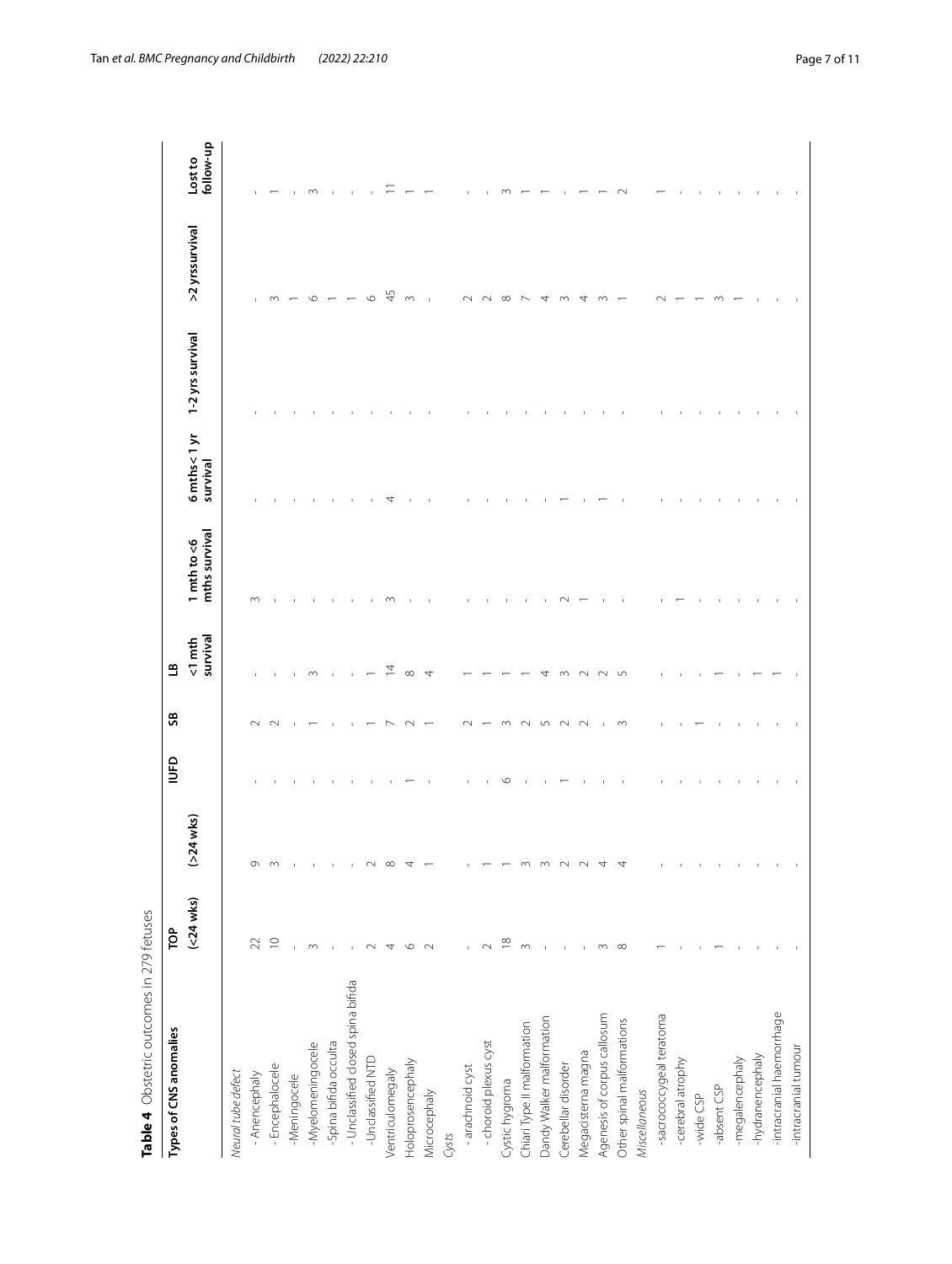| <b>Types of CNS anomalies</b>      | Normal Development Motor disability |   | <b>Mental disability</b> | Psychomotor<br>disability | Lost to<br>follow-up |
|------------------------------------|-------------------------------------|---|--------------------------|---------------------------|----------------------|
| Neural tube defect                 |                                     |   |                          |                           |                      |
| - Anencephaly                      |                                     |   |                          |                           | 3                    |
| - Encephalocele                    |                                     |   |                          | $\overline{2}$            |                      |
| -Meningocele                       |                                     |   |                          |                           |                      |
| -Myelomeningocele                  |                                     | 3 |                          | 3                         | 5                    |
| -Spina bifida occulta              |                                     |   |                          |                           |                      |
| - Unclassified closed spina bifida |                                     |   |                          |                           |                      |
| -Unclassified NTD                  | 2                                   | 3 |                          | 1                         |                      |
| Ventriculomegaly                   | 16                                  | 9 |                          | 19                        | 26                   |
| Holoprosencephaly                  |                                     | 2 |                          | 2                         | 8                    |
| Microcephaly                       |                                     |   |                          |                           | 4                    |
| Cysts                              |                                     |   |                          |                           |                      |
| - arachnoid cyst                   | 2                                   |   |                          |                           |                      |
| - choroid plexus cyst              |                                     |   |                          |                           |                      |
| Cystic hygroma                     | 8                                   |   |                          | 2                         | 2                    |
| Chiari Type II malformation        |                                     | 3 |                          | 3                         | 2                    |
| Dandy Walker malformation          | 2                                   |   |                          |                           | 5                    |
| Cerebellar disorder                |                                     |   |                          | 3                         | 6                    |
| Megacisterna magna                 |                                     |   |                          | 3                         | 3                    |
| Agenesis of corpus callosum        |                                     | 2 |                          | 3                         | 2                    |
| Other spinal malformations         |                                     |   |                          |                           | 6                    |
| Miscellaneous                      |                                     |   |                          |                           |                      |
| -sacrococcygeal teratoma           |                                     |   |                          |                           |                      |
| -cerebral atrophy                  |                                     |   |                          |                           |                      |
| -wide CSP                          |                                     |   |                          |                           |                      |
| -absent CSP                        |                                     |   |                          | 3                         |                      |
| -megalencephaly                    |                                     |   |                          |                           |                      |
| -hydranencephaly                   |                                     |   |                          |                           |                      |
| -intracranial haemorrhage          |                                     |   |                          |                           |                      |
| -intracranial tumour               |                                     |   |                          |                           |                      |

#### <span id="page-7-0"></span>**Table 5** Two-year neurodevelopmental outcomes of 139 surviving infants

*CNS* central nervous system, *CSP* cavum septi pellu

# **In‑utero fetal demise**

Even when some parents decide to continue the pregnancy or could not make up their minds for TOP, many of these fetuses with CNS anomalies are incompatible with life and would end up with spontaneous fetal demise [\[19](#page-9-8), [20,](#page-9-11) [45\]](#page-10-13). We found an association between the involvement of multiple systems and higher rates of inutero fetal demise with a signifcant *p*-value of 0.001.

# **Infectious etiology**

Although the underlying cause of central nervous system anomalies remains obscure in many cases [\[2](#page-9-23), [5](#page-9-7), [7](#page-9-2), [8](#page-9-18), [46](#page-10-14)], efort should be put in to establish the aetiology that can revise the recurrence risk. Infectious screening is mandatory to exclude TORCH (toxoplasma, rubella, cytomegalovirus, herpes simplex, and syphilis) exposure during the prenatal period [\[7](#page-9-2), [30,](#page-9-20) [47\]](#page-10-15).

# **Chromosomal anomaly**

Fetal karyotyping should be part of obstetric practices to exclude any chromosomal anomaly [\[30](#page-9-20), [47](#page-10-15)[–49](#page-10-16)], and if it fails, postnatal cytogenic analysis should be carried out [[7\]](#page-9-2). An abnormal karyotype was more often present in older women (30.44 years versus 32.26 years, *p*=0.074) and when multiple anatomic systems are involved  $(p<0.001)$ . Fetuses with chromosomal anomalies were more likely to be diagnosed earlier (24.6818 weeks versus  $26.25$  weeks,  $p=0.231$ ) and commonly illustrate fetal growth restriction on serial growth ultrasonography  $(p=0.002)$ . In continuing pregnancies with chromosomal anomalies, the obstetric outcome was anticipated to be poorer in most cases, with higher rates of induced  $(p<0.001)$  and spontaneous  $(p=0.825)$  loss of pregnancy. In cases which the fetuses remained viable till delivery, the child was expected to have a higher probability of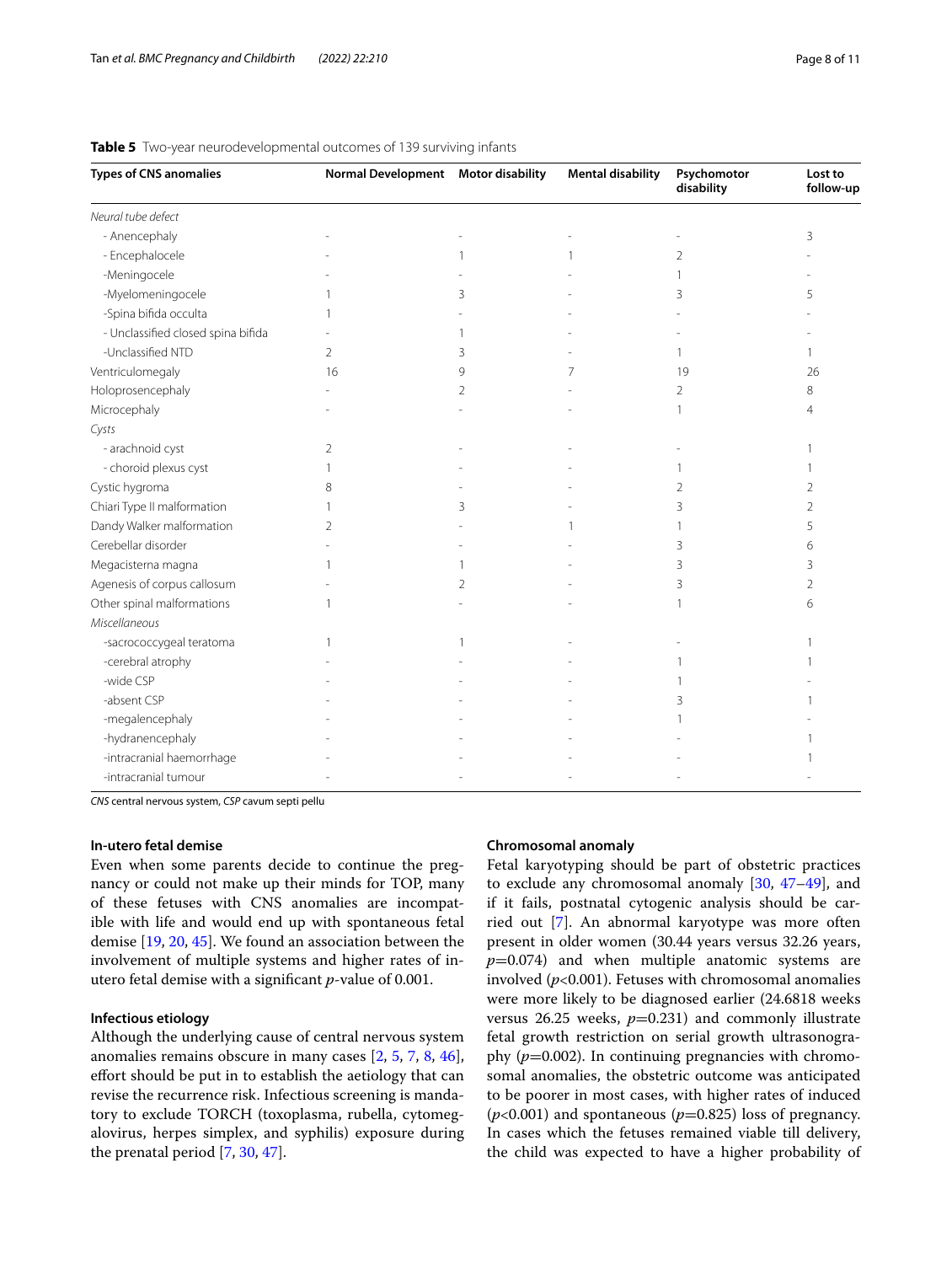being neurocognitively abnormal, although the association was not statistically signifcant due to the small sample size (*p*=0.901).

#### **Mode of delivery**

Maternal well-being is always the priority for clinicians and the pregnancy should not be continued if severe maternal complications are anticipated. Vaginal delivery was aimed for fetuses with poor prognosis as Caesarean section might complicate subsequent pregnancies. In our study, parents who decided for termination of pregnancy were more often being delivered vaginally. On the contrary, live births were more commonly being delivered via Caesarean section  $(p<0.001)$  as complications like cephalopelvic disproportion and rupture of cystic lesion were foreseen in pregnancies complicated with CNS anomalies [\[42](#page-10-10), [50\]](#page-10-17).

#### **Post‑mortem investigations**

In any pregnancy that resulted in fetal loss, be it induced, or in-utero demise, complete post-mortem investigation should not be neglected [[7,](#page-9-2) [10,](#page-9-24) [11](#page-9-10), [26](#page-9-16), [30\]](#page-9-20). In these cases, autopsy should be recommended to be part of the post-mortem examination to verify and revise the prenatal diagnosis which can provide benefcial information for subsequent pregnancies [[11,](#page-9-10) [14,](#page-9-4) [26\]](#page-9-16). However, in our study, all parents were reluctant to proceed with the pathological examination contrary to the high autopsy rates in other countries  $[51–54]$  $[51–54]$  $[51–54]$  $[51–54]$ . Given this limitation, magnetic resonance imaging (MRI) had been suggested as a useful adjunct and increasing in popularity. Recent reviews had shown that post-mortem MRI was as efective as autopsy and advocated to replace autopsy in reaching the postnatal confrmatory diagnosis when autopsy was denied [[14,](#page-9-4) [55](#page-10-20)[–57](#page-10-21)]. When post-mortem autopsy or MRI was not feasible, a thorough gross examination by neonatologists should be performed and photographs of the fetus should be captured for diagnostic purposes [\[58](#page-10-22)].

# **Live births**

Those fetuses that survive till delivery, further investigations such as cranial ultrasound and MRI of brain and spine should be ordered to confrm the prenatal prediction of the CNS anomaly. The child should have long-term neurodevelopment follow-up under paediatric neurologists and paediatricians. Hearing and visual assessments should be done before the child was discharged home. Speech therapists, physiotherapists, and occupational therapists should be involved if the child suffers from any neurological deficit [[30](#page-9-20)]. Most of the children would need to go through at least one surgery to correct CNS defects after birth [\[30](#page-9-20), [59,](#page-10-23) [60\]](#page-10-24).

#### **Neurodevelopmental outcomes**

The prognostic outcome of children often dependent on the severity of anomalies [\[7\]](#page-9-2), therefore distinguishing the severity of involvement by fetal ultrasonography is of paramount importance. For example, in cases of ventriculomegaly, 80% (*n*=20/25) of neurodevelopmentally abnormal children were detected prenatally to have moderate and severe ventriculomegaly while 57.14% (*n*=8/14) of fetuses being diagnosed with mild ventriculomegaly had normal paediatric examinations,  $p = 0.018$ . The overall prognosis also strongly depends on the presence of multiple CNS anomalies and involvement of other systems. Fetuses with isolated anomaly and single system anomaly indicated favourable postnatal outcomes as compared to those with multiple CNS anomalies and involvement of multiple organ systems  $(p=0.006, p=0.006$  respectively).

## **Strength**

Prognosticating the long-term neurodevelopmental outcome in children who had been diagnosed prenatally with CNS anomalies remains a challenge as prenatal diagnostic tools could not determine the functional status and there is limited research on this aspect [[30,](#page-9-20) [33](#page-10-3)]. Our study that comprehensively scrutinizes the impact of prenatal CNS anomalies on postnatal life up to 2 years added to literature the useful prognostic information that was often sought by the clinicians and parents during genetic counseling. To the best of our knowledge, this is the largest cohort on prenatal CNS anomalies for live births and dead fetuses with wide spectrums of anomalies.

# **Limitations**

We acknowledge that many patients in our study were lost to follow-up, and the neurodevelopmental assessment of the survivors was heterogeneous and performed by diferent paediatricians with diferent standards of protocols.

# **Conclusion**

In the present study, the survival rate was only 49.82% due to the high rate of TOP and in-utero demise, and major portions of the surviving children were moderately or severely disabled. With advanced development in Fetal Medicine, more structurally abnormal fetuses could survive but they are at risk of morbidity throughout their life which greatly impact their families, healthcare systems as well as societies [\[1](#page-9-0), [2](#page-9-23), [4](#page-9-6), [19](#page-9-8), [21\]](#page-9-12). Primary prevention plays a big role especially in the reduction of the incidence of neural tube defect [\[3,](#page-9-9) [7](#page-9-2), [8](#page-9-18), [20](#page-9-11), [61](#page-10-25)], and secondary prevention by routine USG examination to all pregnant patients should remain the mainstay of obstetrical screening  $[1, 3, 8, 40]$  $[1, 3, 8, 40]$  $[1, 3, 8, 40]$  $[1, 3, 8, 40]$  $[1, 3, 8, 40]$  $[1, 3, 8, 40]$  $[1, 3, 8, 40]$  $[1, 3, 8, 40]$  $[1, 3, 8, 40]$ .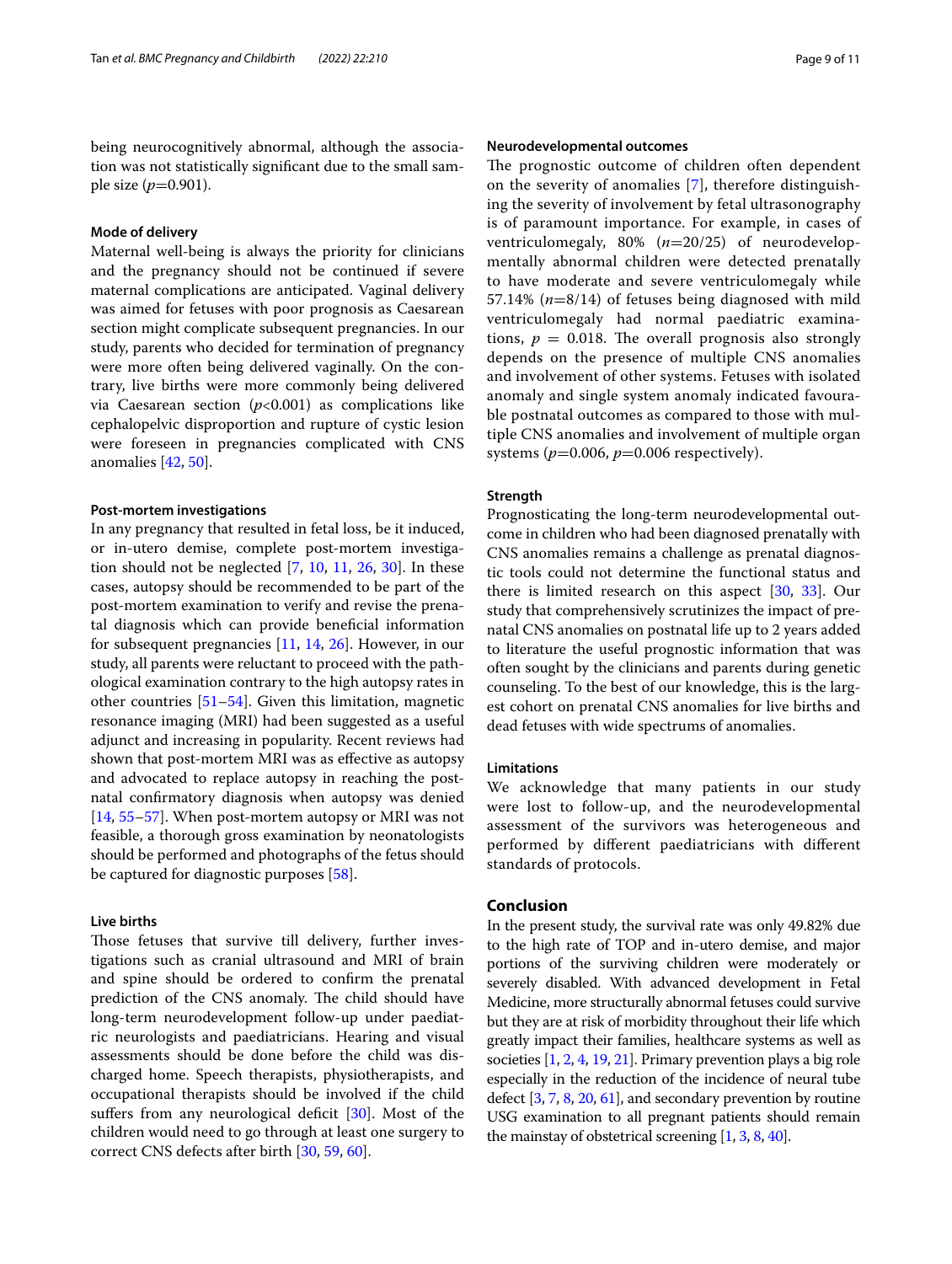#### **Abbreviations**

CNS: central nervous system; USG: ultrasound; UMMC: University of Malaya Medical Centre; GA: gestational age; TOP: termination of pregnancy; ENT: Eye, Nose, Throat; VLTOP: very late termination of pregnancy; TORCH: toxoplasma, rubella, cytomegalovirus, herpes simplex, and syphilis; MRI: magnetic resonance imaging; fMRI: fetal magnetic resonance imaging; CSP: cavum septi pellucidi; SB: stillbirth; LB: live birth.

#### **Acknowledgements**

We would like to acknowledge all the colleagues from Department of Obstetrics and Gynaecology, Department of Radiology, Department of Paediatric, and Department of Pathology at the University of Malaya Medical Centre (UMMC) who contributed to the prenatal and postnatal care of the patients included in this study.

#### **Authors' contributions**

A.G.T. was the main contributor in writing the manuscript, extracting, analyzing, and interpreting the data. N.S. and S.S. reviewed and revised the manuscript. All authors read and approved the fnal manuscript.

#### **Funding**

No funding was obtained for this study.

#### **Availability of data and materials**

The datasets used and/or analysed during the current study are available from the corresponding author on reasonable request.

#### **Declarations**

#### **Ethics approval and consent to participate**

Ethics approval was obtained from the Medical Research Ethics Committee, University Malaya Medical Center (MRECID.NO: 2020121-9561). All patients recruited agreed and signed written consent to participate in this study. All methods were carried out in accordance with relevant guidelines and regulations.

#### **Consent for publication**

Not applicable.

#### **Competing interests**

The authors declare that they have no competing interests.

Received: 27 July 2021 Accepted: 7 March 2022<br>Published online: 15 March 2022

#### **References**

- <span id="page-9-0"></span>1. Sierra M, Rumbo J, Salazar A, Sarmiento K, Suarez F, Zarante I. Perinatal mortality associated with congenital defects of the central nervous system in Colombia, 2005–2014. J Community Genet. 2019;4:515–21.
- <span id="page-9-23"></span>2. Ajao AE, Adeoye IA. Prevalence, risk factors and outcome of congenital anomalies among neonatal admissions in OGBOMOSO, Nigeria. BMC Pediatr. 2019;19(1):88.
- <span id="page-9-9"></span>3. Onyambu CK, Tharamba NM. Screening for congenital fetal anomalies in low risk pregnancy: the Kenyatta National Hospital experience. BMC Pregnancy Childbirth. 2018;18(1):180.
- <span id="page-9-6"></span>4. Khanal GP, Sharma P, Kayastha P, Poudel A. Prevalence and Spectrum of Fetal Congenital Anomalies: A Hospital Based Study from Mid-Western Part of Nepal. Nepal J Radiol. 2019;9(2):2–9.
- <span id="page-9-7"></span>5. Rankin J. Prevalence of congenital anomalies in fve British regions, 1991-99. Arch Dis Child - Fetal Neonatal Ed. 2005;90(5):F374–9.
- <span id="page-9-1"></span>6. Patra C, Nayek K, Dasgupta M, Karmakar P, Sarkar S. Prevalence of congenital anomalies in neonates and associated risk factors in a tertiary care hospital in eastern India. J Clin Neonatol. 2013;2(3):131.
- <span id="page-9-2"></span>7. De Catte L, De Keersmaeker B, Claus F. Prenatal Neurologic Anomalies. Pediatr Drugs. 2012 Jun;14(3):143–55.
- <span id="page-9-18"></span>8. Hadžagić-Ćatibušić F, Maksić H, Užičanin S, Heljić S, Zubčević S, Merhemić Z, et al. Congenital Malformations of the Central Nervous System: Clinical Approach. Bosn J Basic Med Sci. 2008;8(4):356–60.
- <span id="page-9-22"></span>9. Romosan G, Henriksson E, Rylander A, Valentin L. Diagnostic performance of routine ultrasound screening for fetal abnormalities in an unselected Swedish population in 2000-2005. Ultrasound Obstet Gynecol. 2009;34(5):526–33.
- <span id="page-9-24"></span>10. Clayton-Smith J, Farndon PA, McKeown C, Donnai D. Examination of fetuses after induced abortion for fetal abnormality. BMJ. 1990;300(6720):295–7.
- <span id="page-9-10"></span>11. Tennstedt C, Chaoui R, Bollmann R, Körner H, Dietel M. Correlation of prenatal ultrasound diagnosis and morphological fndings of fetal autopsy. Pathol Res Pract. 1998;194(10):721–4.
- 12. Rydberg C, Tunón K. Detection of fetal abnormalities by second-trimester ultrasound screening in a non-selected population. Acta Obstet Gynecol Scand. 2017;96(2):176–82.
- <span id="page-9-3"></span>13. Erős FR, Beke A. Congenital Fetal Anomalies and the Role of Prenatal Ultrasound. In: Congenital Anomalies - From the Embryo to the Neonate: InTech; 2018.
- <span id="page-9-4"></span>14. Vogt C, Blaas H-GK, Salvesen KÅ, Eik-Nes SH. Comparison between prenatal ultrasound and postmortem fndings in fetuses and infants with developmental anomalies. Ultrasound Obstet Gynecol. 2012;39(6):666–72.
- 15. Salomon LJ, Alfrevic Z, Berghella V, Bilardo C, Hernandez-Andrade E, Johnsen SL, et al. Practice guidelines for performance of the routine mid-trimester fetal ultrasound scan. Ultrasound Obstet Gynecol. 2011;37(1):116–26.
- <span id="page-9-15"></span>16. Kashyap N, Pradhan M, Singh N, Yadav S. Early Detection of Fetal Malformation, a Long Distance Yet to Cover! Present Status and Potential of First Trimester Ultrasonography in Detection of Fetal Congenital Malformation in a Developing Country: Experience at a Tertiary Care Centre in India. J Pregnancy. 2015;2015:1–9.
- <span id="page-9-5"></span>17. Dulgheroff FF, Peixoto AB, Petrini CG, Caldas TM, Ramos DR, Magalhães FO, et al. Fetal structural anomalies diagnosed during the frst, second and third trimesters of pregnancy using ultrasonography: a retrospective cohort study. Sao Paulo Med J. 2019;137(5):391–400.
- 18. Becker R, Wegner R-D. Detailed screening for fetal anomalies and cardiac defects at the 11–13-week scan. Ultrasound Obstet Gynecol. 2006;27(6):613–8.
- <span id="page-9-8"></span>19. Dolk H, Loane M, Garne E. The Prevalence of Congenital Anomalies in Europe; 2010. p. 349–64.
- <span id="page-9-11"></span>20. Pinar H, Tatevosyants N, Singer DB. Central Nervous System Malformations in a Perinatal/Neonatal Autopsy Series. Pediatr Dev Pathol. 1998;1(1):42–8.
- <span id="page-9-12"></span>21. Ameen SK, Alalaf SK, Shabila NP. Pattern of congenital anomalies at birth and their correlations with maternal characteristics in the maternity teaching hospital, Erbil city, Iraq. BMC Pregnancy Childbirth. 2018;18(1):501.
- <span id="page-9-13"></span>22. Tutus S, Ozyurt S, Yilmaz E, Acmaz G, Akin MA. Evaluation and prevalence of major central nervous system malformations: a retrospective study. North Clin Istanbul. 2014;1(2):78–83.
- 23. Eke CB, Uche EO, Chinawa JM, Obi IE, Obu HA, Ibekwe RC. Epidemiology of congenital anomalies of the central nervous system in children in Enugu, Nigeria: A retrospective study. Ann Afr Med. 2016;15(3):126-32.
- 24. Golden GS. Congenital Malformations of the Central Nervous System. In: Textbook of Pediatric Neurology. Boston: Springer US; 1987. p. 87–105.
- <span id="page-9-14"></span>25. Alicelebić S, Arslanagić A, Mornjaković Z. Central nervous system birth defects in surgically treated infants in Sarajevo region of Bosnia and Herzegovina. Bosn J basic Med Sci. 2007;7(4):294–300.
- <span id="page-9-16"></span>26. Hauerberg L, Skibsted L, Grãm N, Maroun LL. Correlation between prenatal diagnosis by ultrasound and fetal autopsy fndings in second-trimester abortions. Acta Obstet Gynecol Scand. 2012;91(3):386–90.
- <span id="page-9-17"></span>27. Ding W-P, Li N, Chen M. Ultrasound Screening of Fetal Anomalies at 11–13+6 Weeks. Matern Med. 2020;2(3):175–80.
- 28. Blaas H-GK, Eik-Nes SH. Sonoembryology and early prenatal diagnosis of neural anomalies. Prenat Diagn. 2009;29(4):312–25.
- <span id="page-9-19"></span>29. Rossi AC, Prefumo F. Correlation between fetal autopsy and prenatal diagnosis by ultrasound: A systematic review. Eur J Obstet Gynecol Reprod Biol. 2017;210:201–6.
- <span id="page-9-20"></span>30. Mighell AS, Johnstone ED, Levene M. Post-natal investigations: management and prognosis for fetuses with CNS anomalies identifed in utero excluding neurosurgical problems. Prenat Diagn. 2009;29(4):442–9.
- <span id="page-9-21"></span>31. Van den Veyver IB. Prenatally diagnosed developmental abnormalities of the central nervous system and genetic syndromes: A practical review. Prenat Diagn. 2019;39(9):666–78.